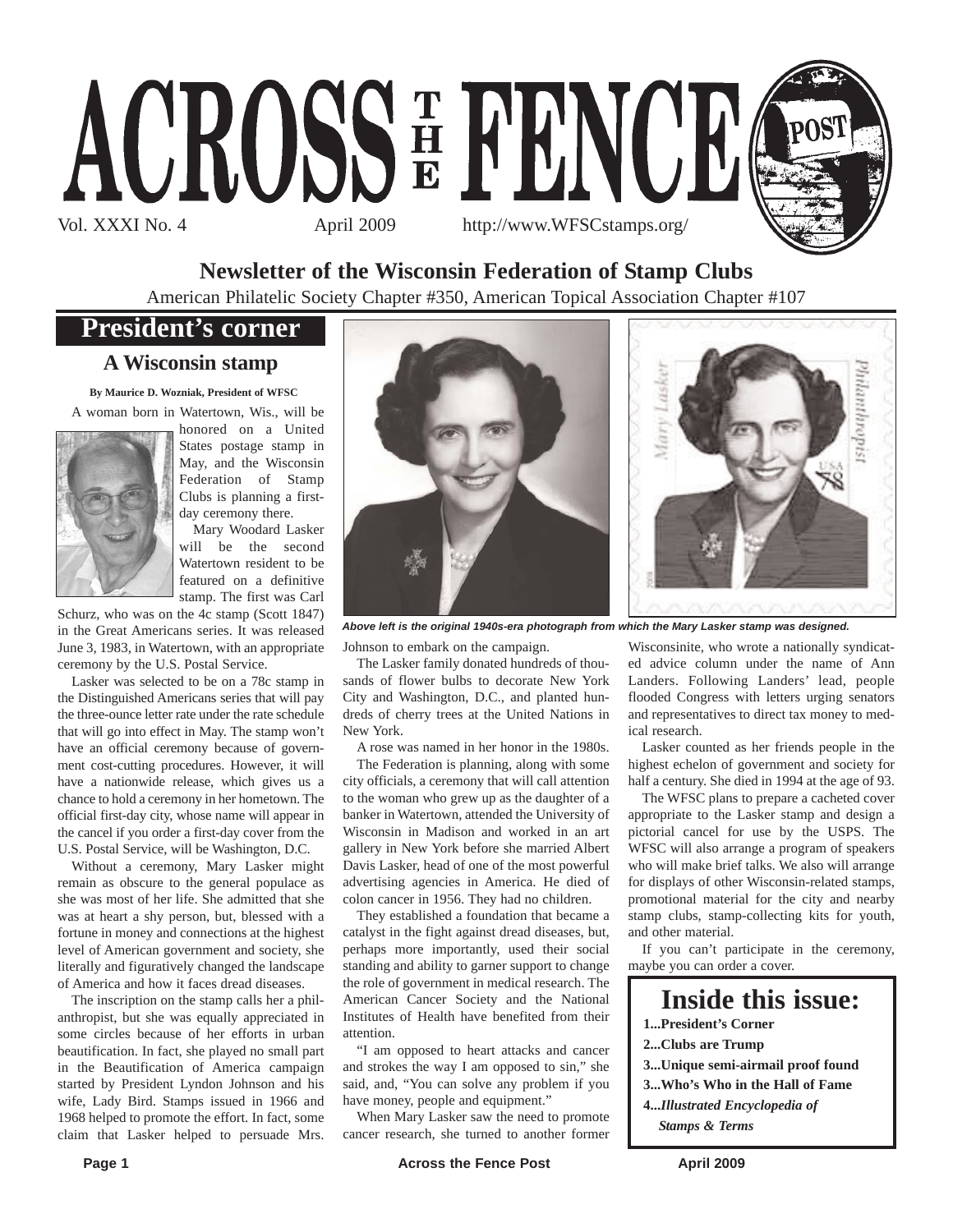### **Clubs are Trump**

**By Maurice D. Wozniak, President of WFSC**

The *Post Scripts* newsletter of the **Kenosha Stamp & Cover Club** for March was mailed on Feb. 9, the day the Abraham Lincoln stamps were issued, so club members got an unofficial first-day cover with a sprayed-on postmark.

There was no reference to the significance of the cancellation in

the newsletter. Perhaps the editor wasn't sure the newsletter mailing and the issue date would coincide. But it makes an interesting object lesson.

Coincidentally, the **Chicago Philatelic Society** sent out its Feburary *Bulletin* bearing a Lincoln stamp with a pictorial cancel from the ceremony held Feb. 9 in Springfield, Ill. (*The Bulletin*, incidentally, regularly lists stamp shows throughout Wisconsin.)

MILWAUKEE WI 532 09 FEB 2009 PM 5 L

**FIRST DAY OF ISSUE** Д FEBRUARY 9, 2009 - SPRINGFIELD IL 62703

Several clubs enliven their mailing pieces with cachets of some kind and use pictorial cancels when available. It takes a little more attention and work on the part of the mailer, but it can pay off with an appreciative audience.

Both items are shown in the accompanying illustrations.

#### **\*\*\***

#### **Program ideas**

An area stamp collector who has a 16-page, single-frame exhibit on the 2c Harding Memorial stamp of 1923 presented a program at a meeting of the **Northwoods Philatelic Society**, Iron Mountain, Mich.

The **Green Bay Philatelic Society** watched a slide show on the Pan-American Exposition stamps and related covers.

The **Waukesha County Philatelic Society** got the new year underway with an audienceparticipation program on "My Favorite Philatelic Acquisition of 2008." Another program was a group discussion on "Mounting and Storing Covers."

**\*\*\***

**What others are doing** The **Rockford (Ill.) Stamp Club** one-frame exhibit at Chicagopex received a gold award. The **Northwoods Philatelic Society**, Iron Mountain, Mich., thought it had spent down the proceeds from Felch Post Office Centennial project by donating stamp catalogs to three area schools. Then the Felch postmaster revealed she had sold five more covers and had an additional \$10. The club plans to donate that

money to libraries also. Things you might not know if you didn't read club newsletters: The first foreign country to recognize the new United States of America was Morocco, according to one item at a **Green Bay Philatelic Society** Scavenger Hunt at a club meeting.

It's almost a clean sweep at the **North Shore Philatelic Society**, Glendale, for the Henak family in 2009. Robert is president and treasurer, and Ellen is vice president. Howard H. Perlick sneaks in as secretary.

To save money, the **Milwaukee Philatelic Society** cut the frequency of its newsletter from once a month to once every two months.

**\*\*\***

*Information for "Clubs Are Trump" is gathered from club newsletters. Please send newsletters to Maurice D. Wozniak, 1010 Berlin St., Waupaca WI 54981.*

# **Wisconsin Federation of Stamp Clubs officers** *Across the Fence Post* is the official publication of stamp Clubs, Inc., a

### PRESIDENT

Maurice D. Wozniak

1010 Berlin St. Waupaca, WI 54981 715-258-2025 mwoz@live.com

#### VICE PRESIDENT Jim Stollenwerk

1020 Hazelwood Court West Bend WI, 53095 Home: 262-306-0829 Cell: 262-305-1483 JSASTOLLEN@charter.net

**SECRETARY** Vacant

#### TREASURER Charles H. Green

5199 Bittersweet Lane Oshkosh WI 54901-9753 (920) 426-1066 bgreen9001@yahoo

VP YOUTH DIVISION MaryAnn Bowman P.O. Box 1451 Waukesha, WI 53187

### NE REGION VP

Al Marcus (maram@tds.net) Green Bay Phil. Soc. Northwoods Phil. Soc. (Iron Mountain) Outagamie Phil. Soc.

Wisc. Postal Hist. Soc.

#### EAST CENT. REGION VP Vern Witt

Fond du Lac Stamp Club Kettle Moraine Coin & Stamp Club Manitowoc Phil. Soc. Oshkosh Phil. Soc. Sheboygan Stamp Club

#### SW REGION VP

Valerie Cook Badger Stamp Club Baraboo Stamp Club Janesville Stamp Club Monroe Stamp & Postcard Club Rockford Stamp Club

SOUTH CENTRAL REGION VP Art Gaffney stehlee@aol.com

Waukesha County Phil. Soc.

#### SE REGION VP Art Schmitz

pescador@milwpc.com Am. Top. Assn. (Chap. 5) Belle City Stamp Club Kenosha Stamp & Cover Club North Shore Phil. Soc. (Milw.) Northwestern Mutual Stamp Club Polish American Stamp Club Wauwatosa Phil. Soc.

#### Art Petri

American Air Mail Soc. (Billy Mitchell Chapter)

Germany Phil. Soc. (Chap. 18)

Italian American Stamp Club Milwaukee Phil Soc.

#### CENTRAL REGION VP Mike Lenard

mjlenard@aol.com Central Wisc. Stamp Club

Chippewa Valley Stamp Club Northwoods Stamp & Coin Club (Rhinelander)

Wisconsin Valley Phil. Soc.

the Wisconsin Federation of Stamp Clubs, Inc., a 501c3 non-profit organization. WFSC also is a life member of the APS (since 1953). For more information about WFSC, please contact the Central Office.

AFTP is published monthly September through April, and every other month May through August (10 issues per year). News of Wisconsin collectors, club news and gratis original philatelic features are welcomed. The editor accepts submissions in any format, but prefers email if possible. Editor reserves the right to make editorial changes to submitted copy.

Material appearing in AFTP not carrying an individual copyright notice may be reproduced only by not-for-profit organizations, provided the author(s) and AFTP receive credit or attribution. All materials carrying an individual copyright notice are the sole property of the author(s).

Unless explicitly stated by an officer in conjunction with official WFSC business, opinions expressed by the editor or individual authors are not necessarily endorsed by the WFSC.

Submission deadlines for editorial and avertising materials are for the 1st of the month preceding month of publication (i.e. Jan. 1 for Feb. issue).

All show calendar information, along with all other editorial matter and listings, should be sent to: Wayne L. Youngblood, Editor ATFP, P.O. Box 111, Scandinavia WI 54977-0111. (youngblood@tds.net) phone: 715-467-4416.

Advertising material and payment should be sent to Dave Carney, Advertising Manager, AFTP, P.O. Box 55, Kimberly, WI 54136-0055. (dcarneyl@new.rr.com) phone: 920-687-9077. For a complete list of advertising rates and policies (display, classified and listings), request a copy from the advertising manager.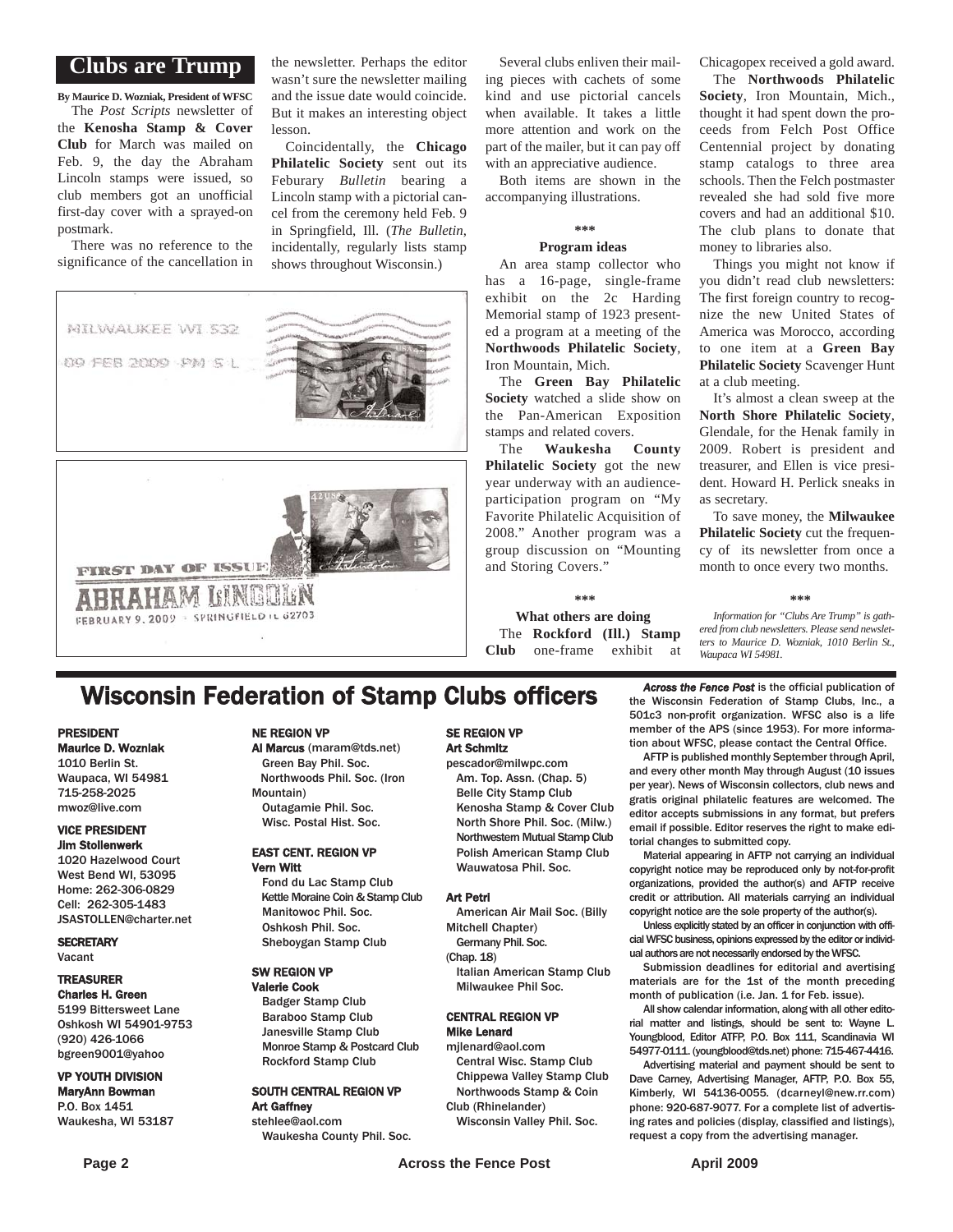# *Unique semi-airmail proof found in sock drawer; lies unrecognized as rarity for nearly 82 years*

#### *Wayne L. Youngblood*

One of those very rare instances when a previously unknown significant philatelic item turns up out of the blue occurred earlier this year. The situation is still playing itself out.

John Harding, Jr., a Toronto banker with the Royal Bank of Canada, ran across an item in his sock drawer that had been given to him by his father a number of years ago, along with the admonition that it was "worth something." "It didn't mean anything to me," said Harding.

The item is a previously unknown (and



*The unique black-on-card proof for the London-to-London semi-official. Scrawled across the large left margin is a note of explanation.*

## **WHO'S WHO IN THE HALL OF FAME**

The Wisconsin Philatelic Hall of Fame was established to recognize prominent Wisconsin philatelists for contributions to the hobby in the state of Wisconsin and beyond.

This series of short columns will familiarize *Across the Fence Post* readers with some of the individuals who have been inducted into the Hall of Fame since 1976, as well as some of the interesting details about them.

Which individual most closely matches the following statements? The correct answer appears elsewhere in this issue of *ATFP*:

This month's HOF member is past-president of the American Topical Association. He also served as treasurer and show chairman for the annual National Topical Stamp Show and collects and exhibits donkeys on stamps. He has a collection of dirt samples from around the world from pure white to the blackest of black. Because he was a farm boy, his high-school yearbook had a note beneath his picture that said, "He knows all the dirt."

- **(a)** Henry J. Schmidt
- **(b)** Mike Lenard
- **(c)** Bob Mather
- **(d)** Al Marcus

unique) printer's proof for the rare  $25¢$  Londonto-London semi-official airmail issue created for a doomed transatlantic flight in 1927. The stamp, 100 of which were printed for the special flight from London, Ontario, to London, England, pictures pilot Capt. Terrance Tully and navigator James Medcalf. The vast majority of the stamps were placed on souvenir mail on the aircraft, which disappeared into heavy fog off the coast of Newfoundland.

As a result, for almost 82 years collectors and historians have been aware of only a unique cover and a very small handful of singles that escaped destruction when the *Sir John Carling* presumably crashed into the Atlantic Ocean. Proofs were never thought to exist.

The proof is printed on card stock, one of two impressions. A handwritten note in the large margin at left reads, "Original proof from which stamp was OK'd by cutting off upper right and returning to Lawson S. Jones, Lithographers." Indeed, the upper-right corner was cut away, leaving the single black proof.

According to Harding, his father inherited the proof from a friend who had gotten it from the printer at some point. "People told my father it was worth something," said Harding. "He kept it in a box in his attic for the better part of 40 years. Then he gave it to me and said: 'See what you can get for it someday.'" Harding, for his part, kept the proof in a drawer for many years, totally unaware of its significance to the philatelic world.

Finally, he decided to put it up for sale on

eBay. Within hours Harding received a message from a Toronto collector stating simply: "Meet me downtown. I'll pay a substantial sum of cash."

Instead, he took the item to John H. Talman Ltd., a dealer and small local auction firm. Talman immediately knew what the item was and explained it to Harding. The proof was offered "as is," at public auction and was sold to an American for \$11,500 (including buyer's premium) — a bargain by any sense of the word. The last time the cover was sold (along with a mint single), it hammered for \$125,000, more than 12 times that amount.

Since the sale, the proof has been expertized (it's genuine) and will be offered in the April 23- 25, 2009, Charles Firby auction. It is expected to fetch up to \$40,000, but could easily top that.

## *Across the Fence Post* **Ad Rates (revised 1/06)**

| <b>Type Size</b>                                   | Commercial | <b>Club</b> |
|----------------------------------------------------|------------|-------------|
|                                                    | Rate       | Rate        |
| A Full page $(7\frac{1}{4}x(9\frac{1}{2}y))$       | \$42.00    | \$33.75     |
| B Half page $(7\frac{1}{4} \times 4\frac{3}{4})$   | \$26.25    | \$21.00     |
| C Large $\frac{1}{4}$ page (4 $\frac{3}{4}$ "x 6") | \$20.50    | \$16.50     |
| D Medium $\frac{1}{4}$ page                        | \$14.75    | \$11.75     |
| $(4\frac{3}{4}$ " x 3 $\frac{3}{4}$ ")             |            |             |
| E $1/8$ page $(2\frac{1}{4}$ " x $3\frac{3}{4}$ ") | \$7.50     | \$6.00      |
| F Econo Ad $(2\frac{1}{4}$ " x $2\frac{3}{4}$ ")   | \$3.75     | \$3.00      |
| <b>G Reduced Business Card</b>                     | \$2.75     | \$2.25      |
| $(2 \frac{1}{4}$ " x 1 $\frac{1}{4}$ ")            |            |             |
| H Back page $(7\frac{1}{4}$ " x 9 $\frac{1}{2}$ ") | \$57.75    | N/A         |

*Please make checks payable to: W.F.S.C. Payment may be mailed to either the editor or advertising manager.*